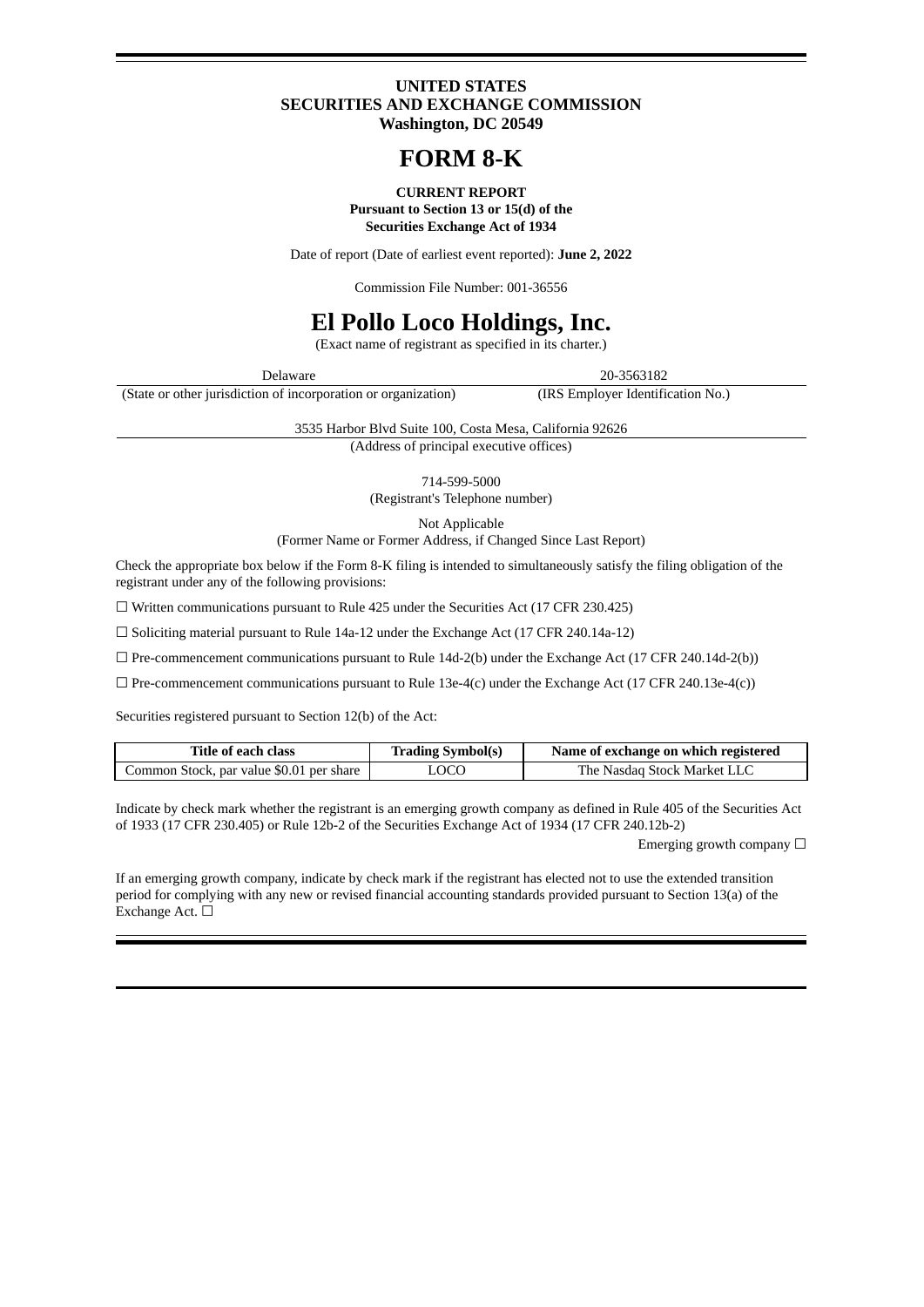#### **Item 5.02 Departure of Directors or Certain Officers; Election of Directors; Appointment of Certain Officers; Compensatory Arrangements of Certain Officers.**

On June 2, 2022, El Pollo Loco Holdings, Inc. (the "Company") announced that the Board of Directors has appointed Ira Fils as Executive Vice President, Chief Financial Officer of the Company ("CFO"), effective as of June 27, 2022 (the "Start Date"). Mr. Fils will also serve as the Company's principal financial officer and principal accounting officer effective as of the Start Date. Laurance Roberts, the Company's President and Chief Executive Officer, will continue to serve as the Company's interim Chief Financial Officer until the Start Date and will continue to serve as the Company's President and Chief Executive Officer thereafter.

Mr. Fils, 56, joins the Company from The Habit Burger Grill, a division of YUM! Brands. He joined The Habit Restaurants, LLC in August 2008 as Chief Financial Officer and Secretary, where he helped lead the Company's successful IPO in 2014 and actively participated in the sale of The Habit to YUM! Brands in 2020. Prior to The Habit, Mr. Fils served as Chief Financial Officer of Mimi's Café from 2005 to 2008 after joining the company as Vice President of Finance in 2003. From 1998 to 2003, Mr. Fils served in various financial capacities with increasing responsibility, which led to him becoming Chief Financial Officer at Rubio's Restaurants, Inc. He holds an undergraduate degree in economics and an MBA from the University of California, Irvine.

In connection with Mr. Fils' appointment as CFO, Mr. Fils will receive an annual base salary of \$400,000. Mr. Fils will also be eligible for an annual incentive bonus with a target amount equal to 75% of the annual base salary, prorated based on the Start Date, based upon the achievement of individual and Company performance objectives as determined by the Company's Board of Directors. Mr. Fils' annual incentive bonus for fiscal year 2022 will be an amount equal to or greater than 50% of his target bonus amount. Mr. Fils will also be eligible for an annual grant of restricted stock and/or stock options with an aggregate grant date target value of \$500,000, subject to the terms and conditions of the Company's 2021 Equity Incentive Plan and as determined by the Company's Board of Directors. Mr. Fil's annual equity grant will be made during the Company's regular equity grant window, which typically occurs in May of each year. In addition, Mr. Fils will receive an initial grant of restricted stock units with a grant date value of \$500,000 during the first open trading window after Mr. Fils begins his employment with the Company, which will vest in four equal annual installments beginning on the one-year anniversary of the grant date (subject to his continued employment). Mr. Fils will also be eligible to participate in the employee benefit plans available to other executives of the Company.

In connection with his appointment as CFO, the Company expects to enter into an employment agreement with Mr. Fils documenting the foregoing terms of employment.

There are no family relationships between Mr. Fils and any director or executive officer of the Company, and Mr. Fils has no direct or indirect material interest in any related party transaction required to be disclosed pursuant to Item 404(a) of Regulation S-K.

#### **Item 7.01 Regulation FD Disclosure**

On June 2, 2022, the Company issued a press release entitled "El Pollo Loco Appoints Ira Fils as Chief Financial Officer," a copy of which is furnished as Exhibit 99.1 hereto.

Exhibit 99.1 attached hereto shall not be deemed "filed" for purposes of Section 18 of the Securities Exchange Act of 1934, as amended (the "Exchange Act") or otherwise subject to the liabilities of that section and shall not be incorporated by reference into any filing of the Company under the Securities Act of 1933, as amended, or the Exchange Act, regardless of any general incorporation language in such filing, except as shall be expressly set forth by specific reference in any such filing.

#### **Item 9.01 Financial Statements and Exhibits.**

| Exhibit |                                                                             |
|---------|-----------------------------------------------------------------------------|
| No.     | <b>Description</b>                                                          |
| 99.1    | Press Release dated June 2, 2022                                            |
| 104     | Cover Page Interactive Data File (embedded within the Inline XBRL document) |

## **SIGNATURES**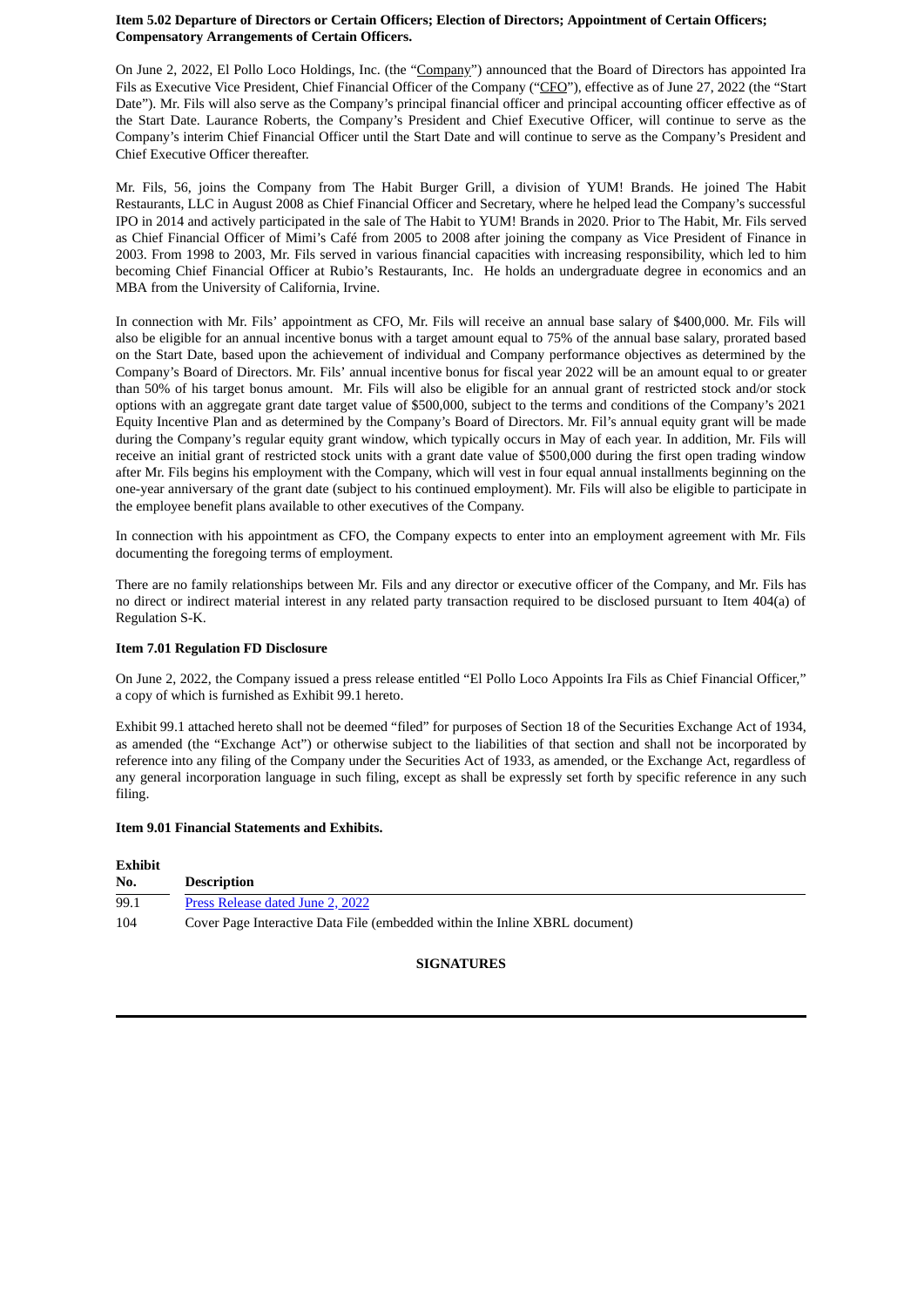Pursuant to the requirements of the Securities Exchange Act of 1934, the registrant has duly caused this report to be signed on its behalf by the undersigned hereunto duly authorized.

## **El Pollo Loco Holdings, Inc.**

Date: *June 2, 2022* By: /s/ Anne E. Jollay

*Name: Anne E. Jollay Title: Corporate Secretary*